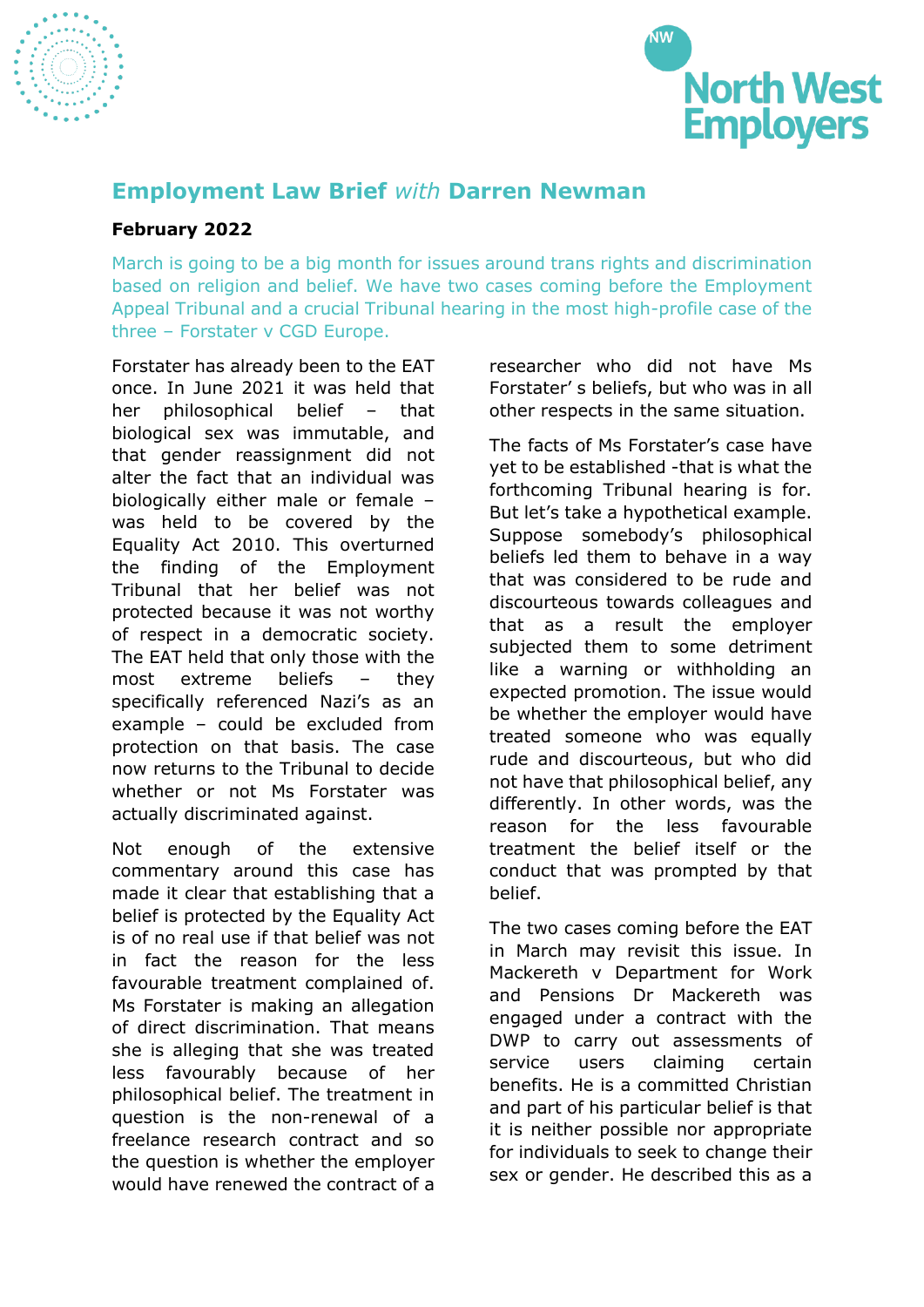

'conscientious objection to transgenderism'. As a result he felt unable to comply with the DWP's policy on gender reassignment which required him to respect the gender identities of the service users he was assessing. Not only did he refuse to refer to service users using their preferred pronouns, but he made it clear that he would not use their preferred form of address – ie 'Ms or Mr' – if that conflicted with what he perceived their true sex to be. His contract was terminated and he claimed discrimination based on religious belief.

The Tribunal found that his beliefs was not protected because they were incompatible with human dignity and conflicted with the fundamental rights of others. Following Forstater, it would seem that this finding must in fact be wrong. However offensive his views might be to others, he is not advocating violence or the sort of extreme measures that the EAT said would be required to deny a belief protection.

I think Dr Mackereth should succeed in persuading the EAT that his belief is protected – but he should still lose his case. This is because he was not excluded from his role on the grounds of his belief but because of the way in which he indicated that he would behave. He made it clear that he would not follow the DWP's guidelines in relation to transgender service users and the Tribunal agreed that that would expose them to claims of discrimination and harassment. Anybody who refused to follow the guidelines would have been treated in exactly the same way regardless of their beliefs. It follows that applying that rule to Dr Mackereth was not direct discrimination. Nor was it indirect discrimination. It may be that the requirement to follow the guidelines caused people who shared Dr Mackereth's very particular beliefs a disadvantage. However the Tribunal found – and I am sure the EAT will agree – that imposing guidelines designed to ensure that service users are treated with respect and not discriminated against is a 'proportionate means of achieving a legitimate aim' and not unlawful.

The other case due before the EAT is less extreme. In Higgs v Farmors School the claim concerned a teacher who was dismissed for social media posts relating to gender identity that were considered by the school to be potentially offensive to parents. Her unfair dismissal claim was withdrawn (presumably settled) and she did not claim indirect discrimination. The Tribunal accepted that her beliefs about gender identity were protected but held that her dismissal was not 'because of' those beliefs but because of her social media activity. The appeal will be heard at the beginning of March, but I struggle to see the EAT reaching a different conclusion.

My hope is that the clear decision of the EAT in Forstater will move us on from the rather stale debate about which beliefs should be regarded as protected by the Equality Act. The scope of the Act can be very wide encompassing all sorts of irrational or even offensive beliefs - without causing any difficulties for employers. Provided the courts continue to see a clear distinction between the belief